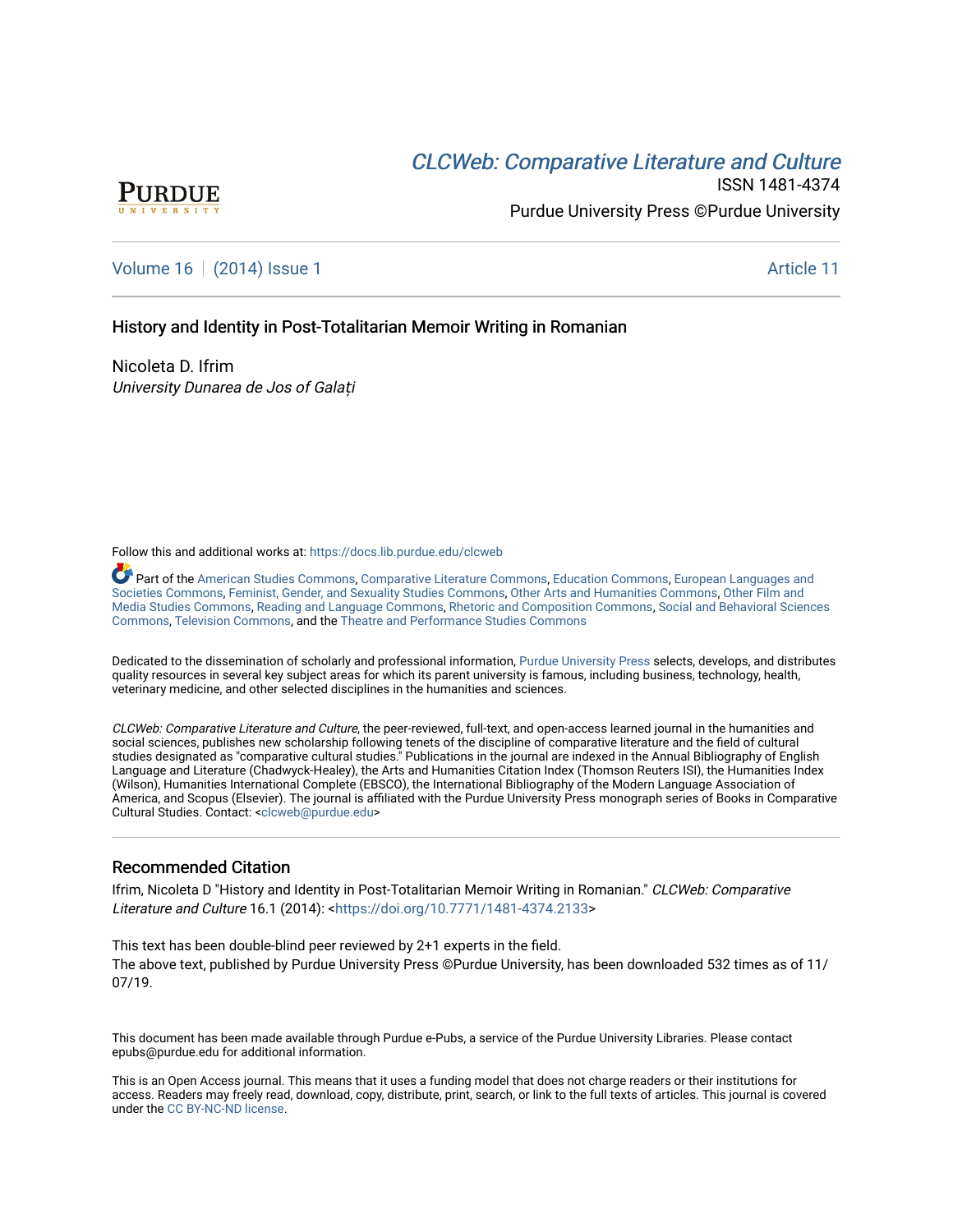

# CLCWeb: Comparative Literature and Culture

ISSN 1481-4374 <http://docs.lib.purdue.edu/clcweb> Purdue University Press ©Purdue University

CLCWeb: Comparative Literature and Culture, the peer-reviewed, full-text, and open-access learned journal in the humanities and social sciences, publishes new scholarship following tenets of the discipline of comparative *CLCWeb: Comparative Literature and Culture*, the peer-reviewed, full-text, and open-access learned journal in the<br>humanities and social sciences, publishes new scholarship following tenets of the discipline of comparative publication of articles, the journal publishes review articles of scholarly books and publishes research material in its Library Series. Publications in the journal are indexed in the Annual Bibliography of English Language and Literature (Chadwyck-Healey), the Arts and Humanities Citation Index (Thomson Reuters ISI), the Humanities Index (Wilson), Humanities International Complete (EBSCO), the International Bibliography of the Modern Langua Literature (Chadwyck-Healey), the Arts and Humanities Citation Index (Thomson Reuters ISI), the Humanities<br>Index (Wilson), Humanities International Complete (EBSCO), the International Bibliography of the Modern Langua-<br>ge raph series of Books in Comparative Cultural Studies. Contact: <clcweb@purdue.edu> ticles of scholarly books and publishes research material in its<br>exed in the Annual Bibliography of English Language and<br>ities Citation Index (Thomson Reuters ISI), the Humanities<br>EBSCO), the International Bibliography of

## Volume 16 16 Issue 1 (March 2014) Article 11 Nicoleta D. Ifrim,

"History and Identity in Post-Totalitarian Memoir Writing in Romanian"

<http://docs.li <http://docs.lib.purdue.edu/clcweb/vol16/iss1/11>

Contents of *CLCWeb: Comparative Literature and Culture* 16.1 (2014) <http://docs.lib.purdue.edu/clcweb/vol16/iss1/ http://docs.lib.purdue.edu/clcweb/vol16/iss1/>

Abstract: In her article "History and Identity in Post-Totalitarian Memoir Writing in Romanian" Nicoleta D. Ifrim analyzes Virgil Tănase's confessional and ego-graphic writing in his 2011 *Leap*□*a pe* murite (Playing Fetch with Death). Tănase's text is about the individual caught in history and re-writes it post-traumatically from a double perspective: that of the collective memory of totalitarianism and the personal thus functioning as a filtering mechanism for the creation of meta-historical identity. For Tănase, the experience of exile and post-exile, as well as the confrontation with the West identity dilemmas and the construction of the individual. The book is representative of imposed exile during the communist period which made Central and East Europeans face their inner torments and revise their identity formation(s). f totalitarianism and<br>historical identity. For<br>I the West legitimizes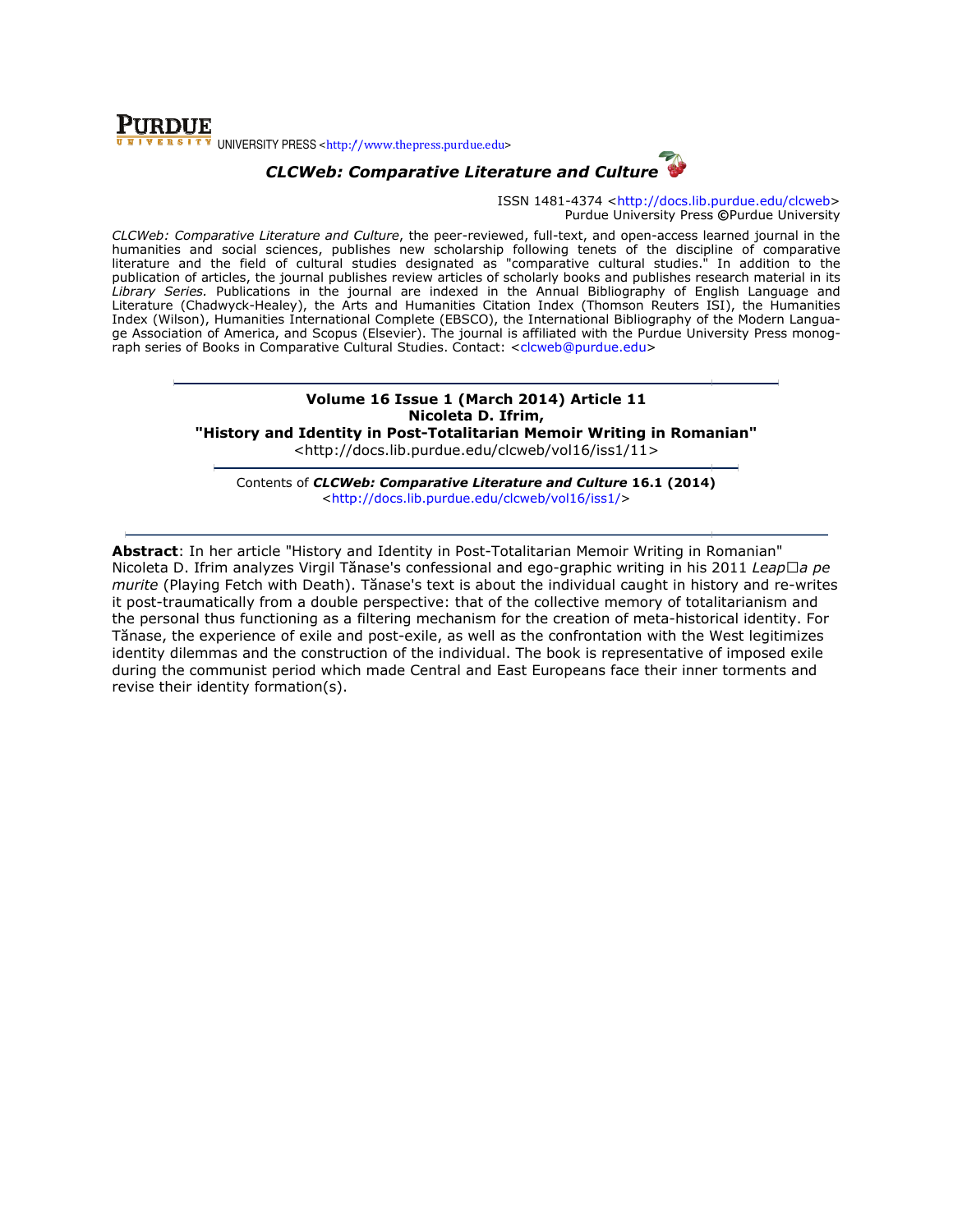### Nicoleta IFRIM

#### History and Identity in Post-Totalitarian Memoir Writing in Romanian

With the fall of the communist regime in 1989, Romanian literature witnessed identity revision processes in the ego-graphic writings which tackle — in the form of the diary, memoirs, self-fiction, or autobiographic fiction — the issue of identity with the "ex-captive" confronted now with a memory of history he/she re-writes / re-lives through his/her ego-centric writing in keeping with the autobiographic logic of individual identity bearer of personal truths. This type of narrative is often expressed in direct relation with the socio-historical truth of the totalitarian period. Peddling the traumas of the individual subjected to the doctrinarian ideological pressure of the totalitarian regime  $-$  while negotiating forms of expressing identity by means of autobiographical mechanisms  $-$  the ego-graphic writing of Romanian post-totalitarianism occurred(s) in testimonials of the totalitarian experience in autobiographic register with which subjective memory reactivates the mechanism of history now relived in the course of the initial search of an identity rebuilt through writing. The space of exile, coupled with that of the interior exile projected by means of the textual adventure, the presence of a totalitarian History exorcised by the adventure of therapy writing, the confrontation with the West and the attempts at retrieving identity define some of the pivotal topoi of the autobiographic construct. Writing in itself becomes a scene for the binary mechanism of Memory and History, a mnemonic discourse in which "testimony constitutes the fundamental transitional structure between memory and history" (Ricoeur 21).

On the other hand, the cultural periphery of post-totalitarian European spaces reclaim their right to difference, proposing to the West the profile of an alterity which has not yet found its place in Western hegemonic discourse (on the "inbetween peripheral" space and cultures of Central and East Europe see Tötösy de Zepetnek). I do not refer to a *différance* in the sense of Derrida, but in the sense of a "cultural politics of difference" about which Jonathan Rutherford comments as follows: "Cultures and identities can never be wholly separate, homogeneous entities; instead the interrelationships of differences are marked by translation and negotiation. The cultural politics of difference means living with incommensurability through new ethical and democratic frameworks, within a culture that both recognises difference and is committed to resolving its antagonisms. This means a culture and individual sensibility that pays attention to that old liberal adage that we must learn to live together — not attempting to construct oppositions based on hierarchies of value and power, not through that politics of polarity, but in the recognition of the otherness of ourselves, through the transformation of relations of subordination and discrimination" (26). Caught "between the decline of old political identifications and the new identities that are in the process of becoming or yet to be born" (Rutherford 23), the post-totalitarian writing of the Romanian intellectual in which the "totalitarian subject" recollects his/her identity obsessions as the prisoner of a dominant political enclave and then as exiled to a Western "free world," validates the legitimacy a "the third space" through which "the process of cultural hybridity gives rise to something different, something new and unrecognisable, a new area of negotiation of meaning and representation" (Bhabha 211). The dynamics of the specific articulation of a "cultural difference" by means of which scriptural identity projected in the mirror-text of the ex-totalitarian subject is placed "in that position of liminality, in that productive space of the construction of culture as difference, in the spirit of alterity or otherness" (Bhabha 209) — negotiates a new type of presence, "the non-sovereign notion of self" (Bhabha 212).

For Homi K. Bhabha, this hybridizing "third space" outlines the dynamics of identity negotiation for the post-communist culture freed from the influence of monist ideologist schematism:

I mean, for instance, if you just begin to see what's happening in the Eastern Europe today: that's a very good example: people are having to redefine not only elements of socialist policy, but also wider questions about the whole nature of this society which is in a process of transition from a communist-state, second-world, iron-curtain frame of being. Socialism in both of the East and the West is having to come to terms with the fact that people cannot now be addressed as colossal, undifferentiated collectivities of class, race, gender or nation. The concept of a people is not given, as an essential, class-determined, unitary, homogeneous part of society prior to a politics; the people are there as a process of political articulation and political negotiation across a whole range of contradictory social sites. The people always exist as a multiple form of identification, waiting to be created and constructed. (220; italics in the original)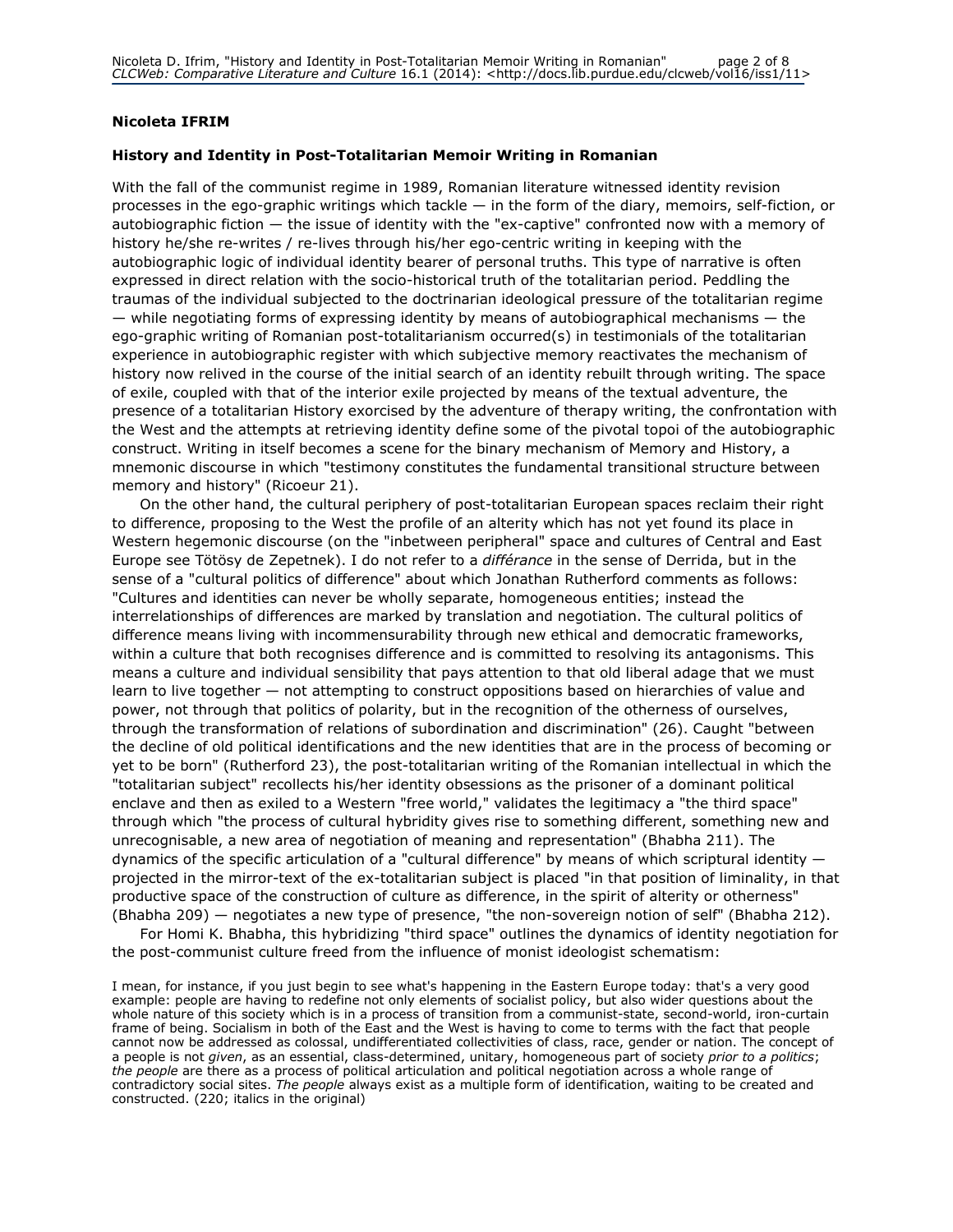The recuperating writing of memory enacts, after December 1989, a scenario of the search for identity adopted as "unity in diversity," supporting the dilemmas of the traumatic experiences within and outside the Iron Curtain. Moreover, Marcel Cornis-Pope and John Neubauer note that the process of retrieving lost identity in narratives which compensate for the emptiness of the totalitarian period is specific to the Central and East European cultural space, where "the end of the Cold War challenged the grids used by writers to make sense of an ideologically polarized world. New emerging identities and narratives (most of them hybrid) have made their way into the vacuum created by the collapse of a bi-polar world" (629).

Oscillating between the fictional imaginary of the insular periphery under the influence of a dictatorship — a space transposed autobiographically in a totalitarian dystopia against which the self reacts by means of resistance writing using allusive symbolic or parabolic subversive codes destructuring the official doctrinarian canon and exile as a space for survival — generates identity dilemmas in the process of self reconstruction. The Romanian intellectual creates an autobiographic discourse in which the games of memory and personal history are juxtaposed so as to project a subtextually emergent identity. The hypostasis of the communist colonized, coupled with that of the political expatriate, represents, in the Romanian writer's memorial fiction after December 1989, an axis for the mnemonic reconstruction of personal identity of the individual under the burden of History reflecting, at the same time, a "Romanianness" at the crossroads of History at the meeting of cultural collective memory and individual memory (on the history of Romanian intellectuals, see, e.g., Dobrescu <http://dx.doi.org/10.7771/1481-4374.2368>; Terian <http://dx.doi.org/10.7771/1481- 4374.2344>).

In the words of Stuart Hall, "far from being grounded in a mere 'recovery' of the past, which is waiting to be found, and which, when found, will secure our sense of ourselves into eternity, identities are the names we give to the different ways we are positioned by, and position ourselves within, the narratives of the past" ("Cultural Identity" 225). The memorial narrativization of the collective past ideologically de-mystified and of the individual past presupposes, on the other hand, undertaking an initial search for the center, a "displaced 'homeward' journey" (Hall, "Cultural Identity" 232) which, in the case of the exiled, is juxtaposed with the contouring of some diasporic identities "constantly producing and reproducing themselves anew, through transformation and difference" (Hall, "Cultural Identity" 235). Therefore, the post-totalitarian anguish of identity confronted with a History of ideological oppression and then with exile as a traumatizing experience — and also as refuge in a Western space that intensifies the interior dilemmas of the expatriate — comes close Hall's view on postcolonial identity: "I use 'identity' to refer to the meeting point, the point of suture, between on the one hand the discourses and practices which attempt to 'interpellate,' speak to us or hail us into place as the social subjects of particular discourses, and on the other hand, the processes which produce subjectivities, which construct us as subjects which can be 'spoken.' Identities are thus points of temporary attachment to the subject positions which discursive practices construct for us" ("Who Needs" 5-6)

The projection in autobiographical exile writing of an "ethos de l'altérité" entails an experience of de-possession (see Nouss 25). Demistifying á rebours the totalitarian mythology of power in a discourse built in exile or post-exile, the writing of memory in post-totalitarian Romania constructs the profile of "l'homme dépaysé," as discussed by Tzvetan Todorov, confronted, on the one hand with his own traumatizing "memory" of the communist era and, on the other hand, with the attempt to revalidate an identity exited from under the "sign of totalitarianisms" (656; unless indicated otherwise, all translations are mine). Caught between "les traces mnésiques" and the mechanisms for reconfiguring identity, the Romanian intellectual fixes in autobiographical writing the stages of "reliving History." This is a therapeutic endeavor to exorcise the obsessions of "subordination," dominant in the official ideology of the Party: "both individuals and groups have the right to know themselves (self-judgment), so as to know and make their own story … When the events experienced by the individual or by the group are exceptional and tragic in nature, this right becomes a duty: to remember and to testify … the construction of meaning 'by' writing history … after being recognized and interpreted, the past will now be used [and] ... summons memories to shape in a sense, his/her life and thus develop an identity" (Todorov 660-67).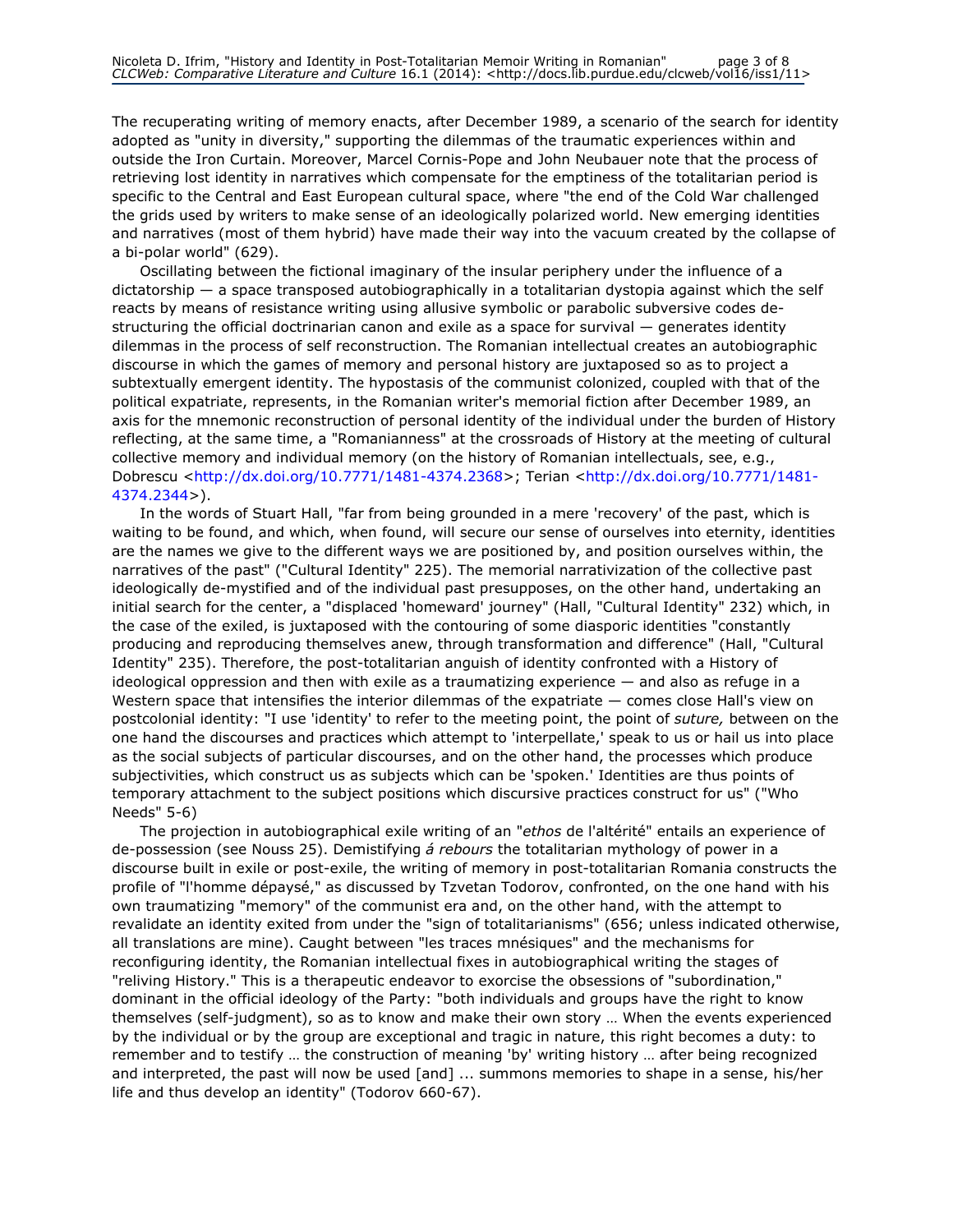Exiled on political grounds to France in 1977 and after publishing the novel Portrait d'homme à la faux dans un paysage marin in 1976, but also owing to the "reactionary antecedents" from his time at the university as a student and under surveillance by the Securitate, Virgil Tănase is a representative of Romanian "onirism." Onirism was formed in 1964 by writers such as Dumitru □epeneag, Leonid Dimov, Virgil Mazilescu, Iulian Neac□u, Emil Brumaru, Sorin Titel, Miron Radu Paraschivescu, and others. While later censored by the communist regime, the movement proposed initially a literature as "automatic writing" projecting a hallucinating reality and yet inserted with verisimilitude by the amplitude of fantastic and visionary dynamics. During his French exile, while under the supervision of Ceausescu's political police who staged a failed assassination attempt against him which failed, Tănase wrote anti-totalitarian novels in the oniric mode. His narratives demystified the Ceausescu dictatorship and the period's official ideology. In 2011 he published Leap $\Box$ a pe murite. Document poli $\Box$ ist  $\Box$ i literar (Playing Fetch with Death: Detective and Literary Document), an autobiographic novel centered on his personal identity. In Leap $\Box$ a pe murite Tănase reconstructs the experience of the "totalitarian captive," of the individual caught under the dominant History of the dictatorial oppression, re-writing the personal history of the communist period, as well as the confrontation with the West. It is a survival formula for the communist and Soviet colonized Central and East European in French exile. The selection of events, the clippings of the experienced reality of the individual past, the mnemonic re-writing of experiences for the purpose of capturing a significant coherence of re-written "life," as well as the testimonial function of confessional writing project a personal "identity mythology." If his French exile legitimates for Tănase an imaginary of up-rootedness of the abandoned territory — under political pressure coupled with the reconstruction of identity confronted with Western alterity against which he projects his own inner values — the return to post-totalitarian Romania projects a post-exile which "feeds the fantasy about a lost territory. Exile is uni-territorial: the exiled either remains frozen when leaving the country … the post-exile allows ambiguity" (Nouss 27).

This relation with multiple signifiers defines, in the post-exile imaginary, the "rhizomatic identity" specific to the postmodern period, theorized by Edouard Glissant as Stéphane Dufoix explains: Glissant "evokes rhizomatic thought to mark its difference by saying that the rhizome is not nomadic. The rhizome is above all the single root, but the root remains the same, the thought of the rhizome is the principle of a poetics of relationship … By rhizomatic identity formation a nation acquires a political or economic state more cultural than a military significance" (355). The obsession with rediscovering an inner centre of belonging validates the mechanisms of the self's "wandering" and the double awareness of relating to the Other in a spectral scenario which juxtaposes Romania, the "interior homeland" and France, the adopted country. In Tănase's autobiographic writing, post-totalitarian retrospection employs a double perspective: that of an exile accepted as solution for survival and that of the post-exile through whose filter the return of the uprooted to the Romanian space of origin amplifies the identity dilemmas of the individual charged with the memory of his/her own traumas. These traumas are exorcized, however, by means of the therapeutic function of autobiographic fiction. From the perspective of a multicultural dialogue Tănase's ego-graphic writing — that of the "extotalitarian subject" bearer of Memory, confronted with a West that imposes an identity reconstruction on him — promotes "dialogue and critical reflection on the identity of cultural communities within the public space, especially around the dialectical relationship between the culture of the majority — also pluralistic — and the cultures of minorities (Fistetti 135). In Joanna Nowicki's opinion, the "Other Europeans" coming from ex-Soviet countries "know that if they do not have strong cultural awareness they may be destroyed … or are integrated into a supranational entity (empire). Those who are forced to leave their homeland soon realize that it is for them to understand the identity of those who receive them, it is for them to decode different cultural paradigms … unlike the West, which can live in a kind of cultural innocence, instinctive, unconscious, the Other European is sentenced to realize his/her identity" (289-90). The testimonies of these "other Europeans" mirrored in the narrative pattern of autobiographic fiction — in novels of personal history "re-lived" through writing in which the author's biographic identity fictionalizes that of the homodiegetic narrator, a juxtaposition which is actually paratextually confirmed in Tănase's preface to Leap $\Box a$  pe murite — ensures the dynamic of an "interior temporality" in which the real chronology of events is imprinted by a refiguration of time and mediated by sincerity to truth in Tănase writing (see Hubier 35). Slices of experience ordered in the two experienced spaces — (post)totalitarian Romania and the France of exile — transcribe, as Tănase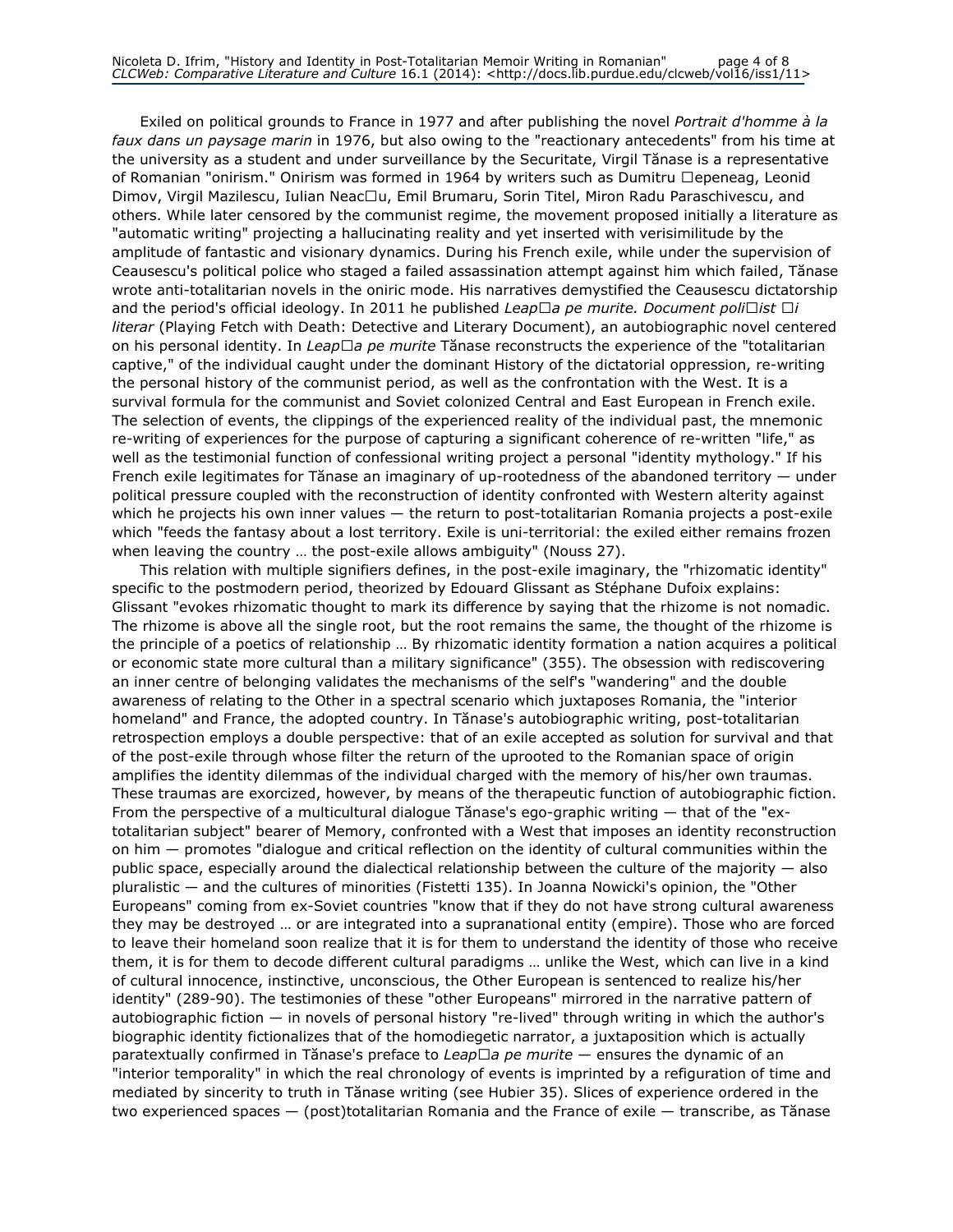states in the last chapter of the book: "a history I have not searched for and whose torrents I crossed as best I knew, trying to keep my cool, trying not to let myself be sidetracked, a strange experience I lived through … A strange experience I lived through just as my parents lived through a war (which cannot truly be compared to this minor personal mishap), risking their lives in a confrontation they did not wish for and whose development depended in no degree on their will and convictions; a cataclysm that haphazardly crushes people, no matter their merits; an attempt as many others in life time, neither good, nor bad in itself, a brick which gains its worth by the purpose of the wall in which it is placed" (338).

Further, the fictional frames of reference associate the biographical episodes of fictionalized identity and in a novel "written in the first person in which a fictional narrator tells the story of his life … [is] pure fiction and its claim to truth … is a playful imitation of autobiographical practices" (Pluvinet 55). In the epilogue, Tănase adopts the convention of autobiographic fiction, as well as the identity core of his narrative project: "This book ends here: it is not that of my life (whose many other ramifications were not evoked here at all); it is the novel (true, this time) of a confrontation between two heads of state, two great army leaders, as they say, in whose hands I was a card they played without being able to rig, I think. They themselves were only the visible part of the clash between two tectonic plates of history that shook a part of the world until one of them positioned itself over the other. Which ends the narrative. A vassal to the rules of the latter, which induce him to cut deep, eliminating without mercy everything that does not lead the reader directly and personally towards the climax from where, tumbling him into the denouement, the author cries at him: check mate! that of the writing in hand believes that he accomplished his work and that it is his duty to stop here" (339).

The convention of verisimilitude, of the "effect of the real," shadows the biographical narrative through which the Central and East European intellectual — in an escapee from an age of ideological terror — elaborates a fictionalized construction of a traumatic history and of his relation with a freedom of the individual re-discovered in exile in the French space. On the metafictional level of the narrated autobiography, of the novel auto-reflexively projecting structures and meanings of the novels in a writing "turned towards the self," the re-lived history of the writer during totalitarianism mixes with the rewritten history of his books, which are the aesthetically resistant replies of a literature surviving the dictatorial regime through the mediation of the oniric allusive code. I mention here only the case of Tănase's *Apocalypse d'un adolescent de bonne famille* rejected by communist censorship and published in Paris in 1980 whose "history" began in 1972 at a time when "the most frequent topics for discussion are, naturally, the situation of the writers and what should be done for the political power to allow us to write and publish unhindered — with the conviction that one way or another under normal conditions, good literature surfaces above the mass of the mediocre, propaganda literature" (129):

This history is recalled in a metatextual scenario that reveals the meanings of dissident writing: The matter of the book, the clay from which I made the brick is that of my life in a country which had become a prison. A country in which we had to live as humanly as possible the only life we had been given. A country in which an adolescent 'of good station' who inherits an education, i.e. a moral obligation, automatically becomes the enemy (and the victim) of the historical catastrophe we all live, expression not of the Soviet power or of the Marxist thinking, but of the breaking of the dams that were keeping the ocean of muck away from us. Yes, I had lived by adolescence and the affection for my parents under the threat of prison and of the Canal, I had faced the waves of stupidity and malice of those holding the power in the name of brute material force, I had the feeling of a historical cataclysm, an overflow of the social, that is of the dead matter, on the human. Starting my novel with the 1940 refuge and continuing it with the Canal prisoners, two topics of the few which were completely forbidden, not to mention the rest, was I defying the Power? Perhaps, but it wasn't at all my intention. I was doing it naturally, simply out of a sense of duty. I was the man of a country built on these atrocious pains and it seemed to me that I wouldn't have been the same person if I hadn't accepted them. (Leap $\Box a$  pe murite 134)

After all, the metafictional register of the text retraces the internal path and followed by Tănase's books, the history of their censoring in totalitarian Romania — because of the inappropriateness of their message and their publication in France — amplifies the same identity dilemmas of the intellectual caught in History. The "identity pilgrimage" inserted either on the first level of autobiographic fiction or on the second level in the metanarrative of "books talking about books" emphasizes an individualization as research of micro-totality (Kaufmann, Ego 259) and Tănase selecting his truth, morality, social location, and identity suggests this (Kaufmann, Ego 238).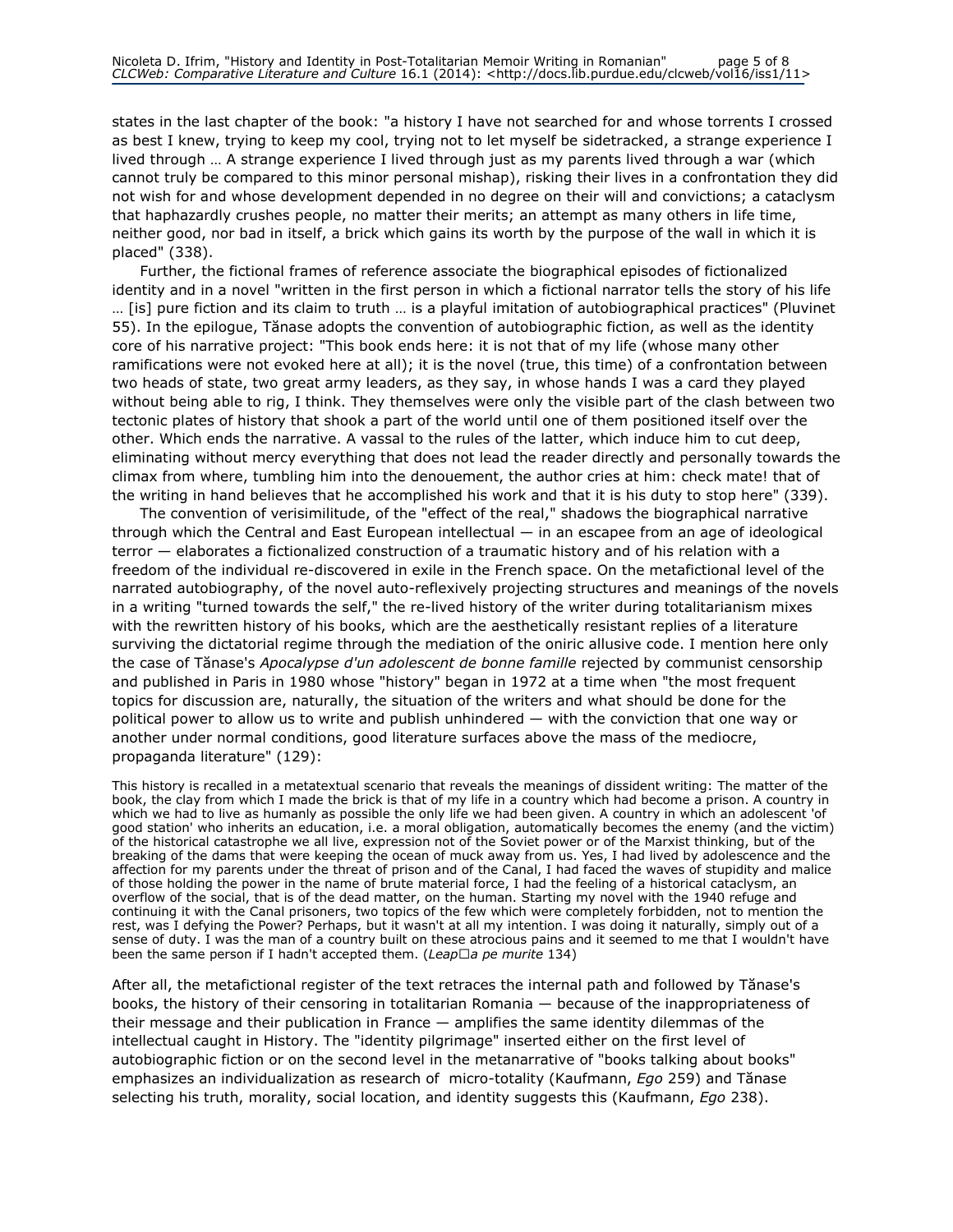Eugen Simion and Andrei Grigor point out that under totalitarianism, writers of the age were forced to coexist with a double censorship: one "public, institutionalized" and one "internal, which enters your blood": "The interior censorship is learnt gradually. It is a ... perfidious form of protection and survival, but also of self-mystification. You learn the lesson. You discover that you must write nothing vexing about the Soviets, that church and religion must be avoided, that it is better to make abstraction of God, only good things about the Communist Party, but since you don't feel like praising it, you avoid the subject, finally, you mustn't be too pessimistic because you discourage the working class, it is not good at all to eulogize the West and its moral and material values and, most of all, you must learn well the language of dissimulation, of paraphrase, of allusion, of double talk" (79). Further, according to Simona Antofi, the diary is another form of biographic discourse — written retrospectively by "the traveller through History" — which resonates the inner dilemmas of the "multiple cultural identity" re-validated by the "games of memory" (19-23; see also Crihană 417-48). The recollection of episodes according to a precise "identity logic" — the "gloomy ball in the University hall" in the winter of 1965 which marks the debut of "fabricating" the "undesirable" status of Tănase evoking the familiar image and the native topos of GalaȚi as a center for the traumas of the intellectual "of unsound origin" and "captive of History" — the narration of childhood and adulthood and the accidental contact with the West, the interrupted higher education, the expulsion and the period of being re-educated through work on a construction site, the collaboration offer by Securitate, the first novels, and the adoption of onirism's literary formula, the illusion of the ideological meltdown and the personal disillusions, the experience of theater, the invitation by Securitate to leave Romania in 1977, the French exile and the contact with the Romanian diaspora in the West, the failed assassination attempt staged by Securitate, the return to post-totalitarian Romania and the cultural-national identity dilemmas after December 1989 in the age of globalization — are part of the scenario of choosing his own truth

Identity metahistory is built into an autobiographic filter by the writer who selects, adapts, manipulates segments of information to prove his space of identity building" (Kaufmann, Ego 238). This is joined by a personal "moral choice" marking the status of the "subversive non-conformist" of the "totalitarian subject" who choses his social space (Kaufmann, Ego 242). Thus, the mechanism of internalizing the social context, its filtering through the grid of individual conscience which generates a personal, autobiographic version of understanding the totalitarian world validates the social nature of the Romanian intellectual's profile (Kaufmann, L'Invention 49). The period of his collaboration with the Securitate — a blackmail which led to Tănase's re-enrollment in the university — when agent "Andrei C." (i.e., Tănase) is recruited to watch the "pardoned legionary Petri□or Marcel," the game with the inquisitors, and the recommendation to exclude the agent from the network on grounds of "insincerity" interiorize the identity crisis and the break with totalitarian mechanism, denouncing, simultaneously, the forced imposition of an identity which was "prefabricated and absurd": "The authorities had faced me with a choice I knew I could avoid — what was ghastly about the political system in which we lived was that you could only live by collaborating and, if I didn't want to 'drown,' I had to return to the trap I had only escaped for a while. On the other hand, this system that had its own historical logic seemed meant to last a millennium, a terrible outpour of minerality over us (since crowds function according to the laws of physics, what else is the 'social' than another form of 'minerality'?). In other words, a kind of cosmic catastrophe which, if we couldn't prevent, we must not, by any means, allow. The members of Securitate, poor fellows (not that I pity them!), were not the instruments of the political power, but of another much more frightening and more radical against which my whole being rebelled" (Leap $\Box a$  pe murite 82-83).

Being reshaped as in-between identity as the continous articulation of a double process (Kaufmann, L'Invention 55), Tănase's identity mythology takes shape alongside his confrontations with the history of totalitarianism in which the masks of the social actor are juxtaposed to the hypostases of a dilemmatic identity specific to the "modern individual" sliding from a fictional logic of generalized reflexion which decunstructs itself (Kaufmann, L'Invention 510). On the other hand, as actor in his own fiction, the totalitarian captive re-writes his "story" (Kaufmann, L'Invention 152). The attempt to redefine identity by reflexion arrests the biographic experiences and is now re-written in a novel: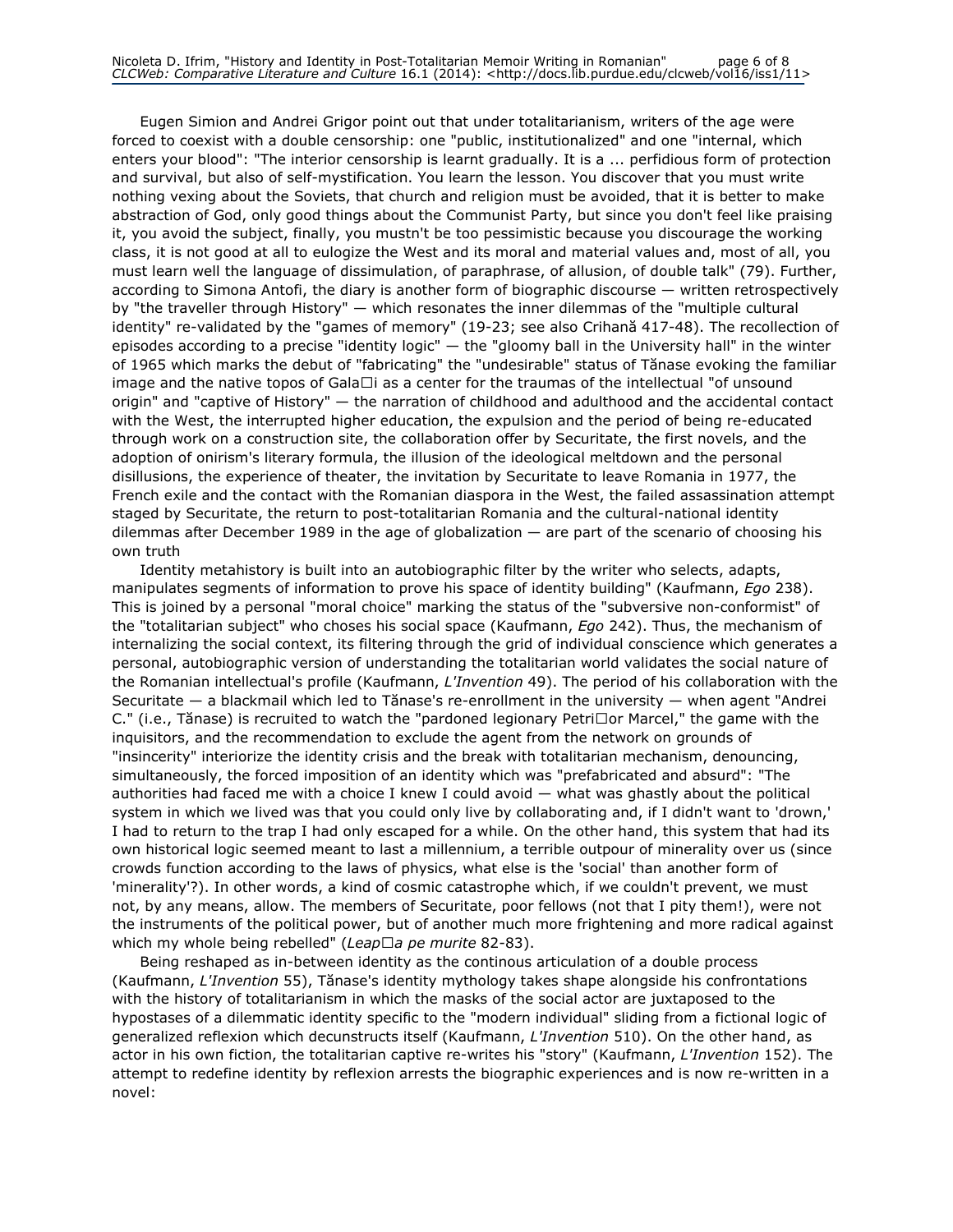Expelled from school, from the university, from the country and, finally, almost from life itself by those who made a privileged enemy out of me, despite my indifference — or perhaps because of it — to them, considering politics a surface manifestation, perishable and, thus, negligible of our confrontation with the world … Forbidden as a writer, and then as a theater director ... Author of a pamphlet entitled Ceau $\Box$ escu I-ul, rege communist [Ceau $\Box$ escu I, Communist King] published in Paris and for which I was close to paying with my life, but especially of an interview granted from Bucharest and published while I was still in the country on the first page of the journal Les Nouvelles Littéraires: Un scriitor cu călu□ul în gură vorbe□te [A Gagged Writer Speaks], I never thought I was doing anything particularly brave for the simple fact that not even for one moment did it occur to me to do otherwise. Similar to the majority of those around me, I found myself against my will in a war I hadn't wanted and which was not mine with adversaries and allies I could have done without, trying to live a right and honest life in the middle of the catastrophe not out of a moral ambition, but simply because without these guidelines that challenge the logic of chaos, life resembles death. (Leap $\Box$ a pe murite 6)

Within the general frame of transforming the life story into a "logic of being chained" (Kaufmann, L'Invention 152), the uprooted Tănase projects the period of French exile from an autoscopic filter of redefining identity and amplifying the interior anxieties become more acute with each moment of discovering the Free World. For Jean-Claude Kaufmann, life writing operates a change which structures meaning: "consistency is not sameness, but the cast and intelligence of events. It adapts perfectly to the structure (contradictory and changing) of the modern individual, building its necessary unity not by aggregation and attachment, but impossible, interior, and scalable way around the narrative thread. Everyone tells the story of his/her life that gives meaning to what he/she saw" (152).

In the eyes of a recent fugitive from the communism with a pre-formed image of the West as a compensating utopia for the communist ideological dictatorship, the Romanian world of the exile in Paris is a space of rupture fuelling the inner complexes of the new comer: "As for me, I was convinced that we could only speak for those at home, who could not do it themselves, by giving authority to our voices. The old exile was divided, at that time, in two. On the one hand, some established personalities, who, from various reasons, wanted to detach themselves from their Romanian origin and who did not consider they needed to become involved in our battles — Eugene Ionescu will only change his attitude at the insistence of his daughter and even then relatively so. … On the other hand, a great number of intellectuals, sometimes of quality, some of whom could have had a literary career if they hadn't given up writing in favor of other lucrative endeavors and who, being completely unknown, being published only in Romanian by the publishing houses of exile, could not be taken into account" (Leap $\Box$ a pe murite 197-98).

Paris, "a city inscribed in my personal mythology" (Leap $\Box$ a pe murite 188) awakes the anguishing feeling of non-belonging, of lacking an identity acknowledged by the Western center of authority, but also the divorce of the exiled from the prefabricated status of the occasional dissident, from the "fierce French fighters for defending the human rights in Romania" (Leap $\Box$ a pe murite 201). The publication, of his Sa Majesté Ceausescu I-er, roi communiste in 1982 signed Tănase's death sentence: his execution was ordered by Ceau $\Box$ escu and the French counterespionage agency later provided the "undesirable" Tănase with details: "The agent charged with the assassination of Paul Goma and myself had surrendered to the French services. Which did not diminish the threat: usually, they tell me, such missions are entrusted to several agents who act independently until one of them succeeds" (Leap $\Box a$ pe murite 262). The failure of the attempt, the imminence of fatal danger, the scenario of making the political convict disappear, and the adoption of a parallel identity are relived through the mechanism of autobiographic writing, the reconstruction of the tensional coherence of the events being part of the fictional project. The exposure of the vengeful exaggerations of the cardboard dissidents and of their tendency to denounce the collaborationists remaining in the country, as well as the criticism directed against the "immaculate knights of the Western society," of these "angels of democracy" who "want to make us believe in their virginal gentleness, hiding under a surface shyness the underlayers of a society infected with syphilis" (Leap $\Box a$  pe murite 325), the therapeutic function of exile writing becomes means of exorcizing inner confusions and that compensate for Tănase's identity disillusions.

In conclusion, Tănase's narration becomes a fundamental argument for assuming a unique status of the Romanian intellectual who re-writes the history of the (post)exile: "Writer, not dissident. Writer, not diligent defender of human rights. Writer, not witness to a process, be it historic, and who no one needs once the sentence is pronounced. Have you noticed how many of the authors, once famous, of such 'testimonies' disappeared after the fall of the Berlin wall? Naturally, when the house is burning